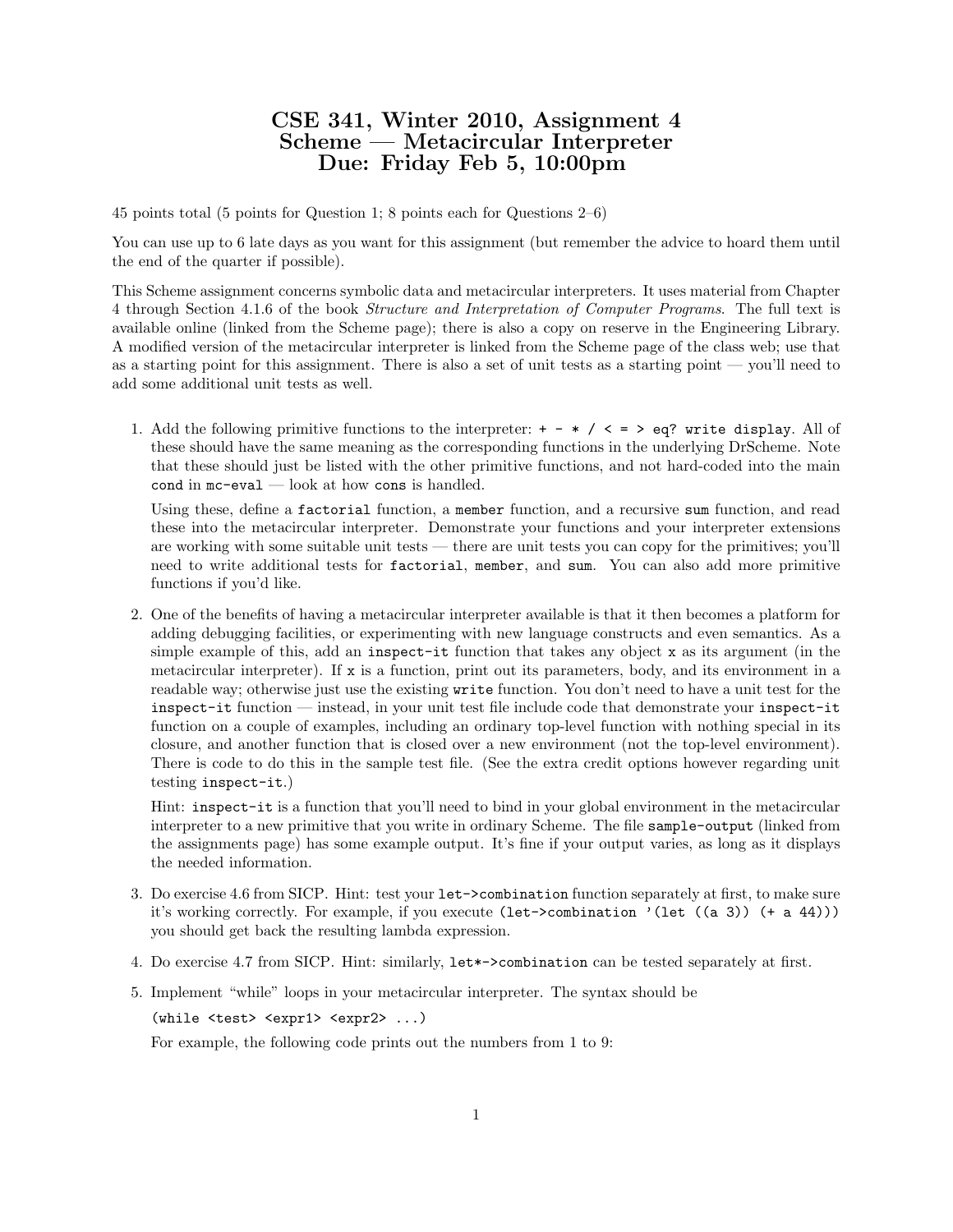(define n 1) (while (< n 10) (write n) (set! n (+ 1 n)))

Note that this example won't run in standard Scheme, since standard Scheme doesn't have a while loop. (It does have a more complex do special form though.)

You'll need to come up with unit tests for while.

6. Implement "for" loops in your metacircular interpreter. The syntax should be

```
(for (\text{var} > \text{list}) \text{expr1} > \text{expr2} > ...)
```
The semantics are that  $\langle \text{var} \rangle$  is bound successively to each element in list and the expressions are evaluated. var is freshly declared and has scope only including the expressions. If you assign to var in the middle of the loop (bad style, but allowed) it gets the new value for the remainder of the expressions, but then is set to whatever the next value should be on the next iteration.

Here are two straightforward examples:

```
(for (x '(clam squid))
 (display x)
 (display " "))
(define (sum s)
 (let ((total 0))
    (for (i s)
      (set! total (+ i total)))
   total))
```
The first expression prints clam squid. The second defines an iterative version of a function to sum the numbers in a list.

Finally, the following example demonstrates that for has a local binding for the loop variable, and what happens when you assign to the loop variable.

```
(define y 100)
(for (y '(1 2 3))
 (display "y before the assignment: ")
 (display y)
 (set! y 20)
 (display "\n y after the assignment: ")
  (display y))
(display "\n y after the loop exits: ")
(display y)
```
This should print:

y before the assignment: 1 y after the assignment: 20 y before the assignment: 2 y after the assignment: 20 y before the assignment: 3 y after the assignment: 20 y after the loop exits: 100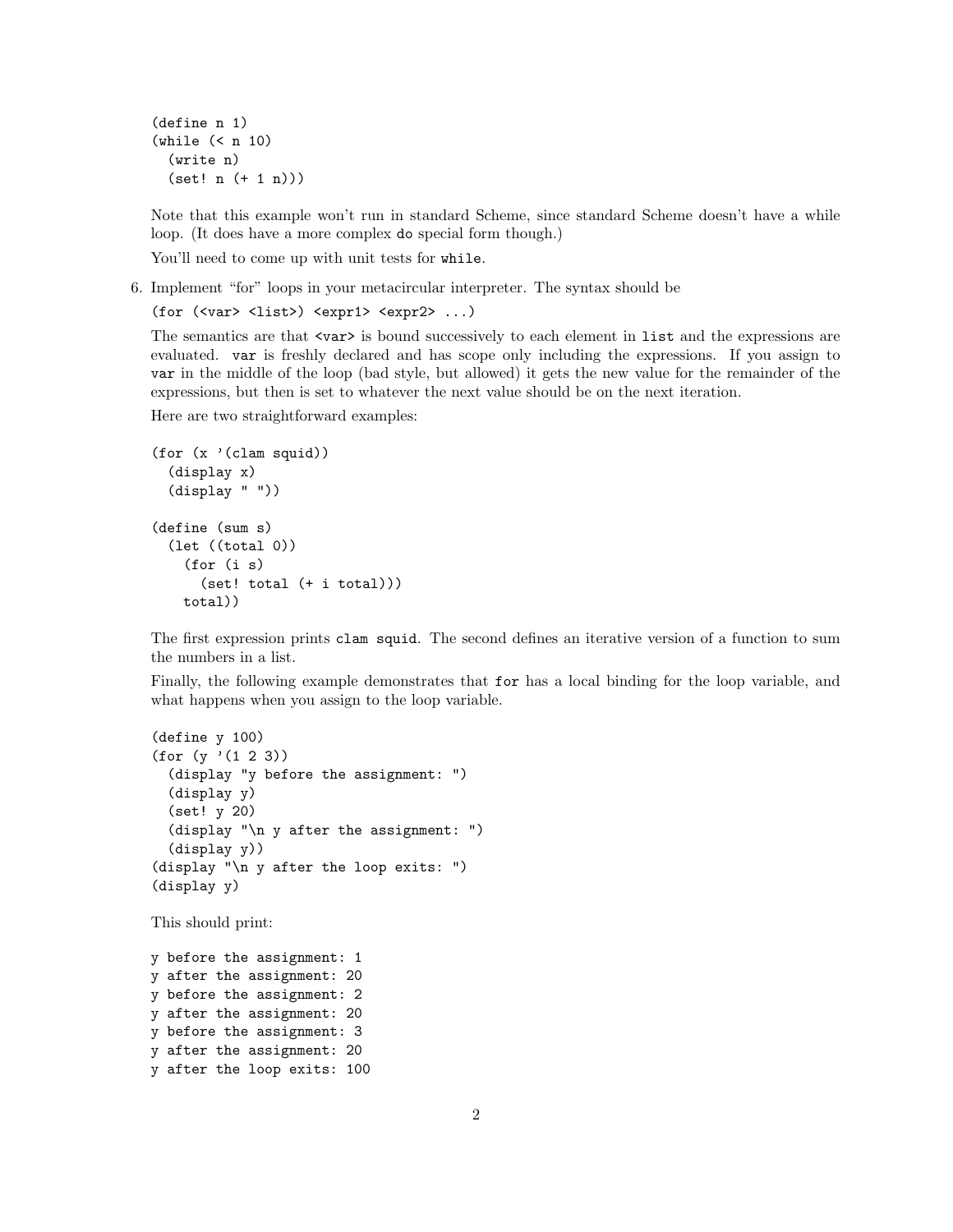You'll need to come up with unit tests for for.

Turnin: Turn in two separate files: your modified metacircular interpreter, and your modified unit tests. Please name these interpreter.scm and interpreter-tests.scm.

Extra Credit. (10% max) Here are some possibilities. Please ask if you have an idea for something else you'd like to try!

- Define a new special form define-struct, like the one in Pretty Big Scheme. Do this as a derived expression that constructs a list (begin ....) that defines a constructor function, a test function, and access functions for each field. (You can just define read-only structs, and omit setters.) For example, given an expression (define-struct point  $(x, y)$ ), your (begin ....) list should include special forms to define make-point, point?, point-x, and point-y. Represent points as a tagged list, e.g. (make-point 10 20) should return (point 10 20).
- It is often more difficult to write unit tests for interactive programs than non-interactive ones, and the inspect-it function is no exception. Devise a suitable unit test for this. (Hint: the Scheme display function allows an additional parameter, which says where to send the output. You could then test whether the output is the exact expected string, or better, search for important parts of it.)
- A usability problem with the current metacircular interpreter is that an error in your interpreted code bounces you back to ordinary Scheme. Change this so that an error in your interpreted code prints out an error message and resumes the interpreter with the existing environment. (To do this, change the calls to error in the interpreter to raise an exception, and catch this exception and restart.)
- Add a function break that adds a breakpoint at the given point in the code. This should then allow the user to type in and evaluate expressions in the current environment, and then to resume execution.

## Other Hints

There isn't that much code to write for these questions — but with metacircular evaluators it's easy to confuse the code that the evaluator is interpreting, the code for the evaluator itself, and the Scheme primitives called by the evaluator. So you should study Section 4.1 carefully.

To start the interpreter, load it and type: (run)

In the version of Scheme understood by the evaluator, you need to enter '() for the empty list, as in R5RS — the shortcut () won't work.

Before you start on the questions, try starting up the interpreter and type in a few simple expressions to make sure it's working OK for you. Also try the interpreter-tests.scm file.

The metacircular interpreter doesn't include an error handling system — if you hit an error, you'll bounce back to ordinary Scheme. Try starting up the interpreter, and intentionally make an error, and restart the read-eval-print loop, to make sure you can recognize whether you are in the metacircular interpreter or ordinary Scheme.

Use the starter unit test file and additional unit test file in whatever way is convenient for you — one option is to start with the starter tests, and then copy in additional tests and add new ones of your own as you implement the various additions to the interpreter.